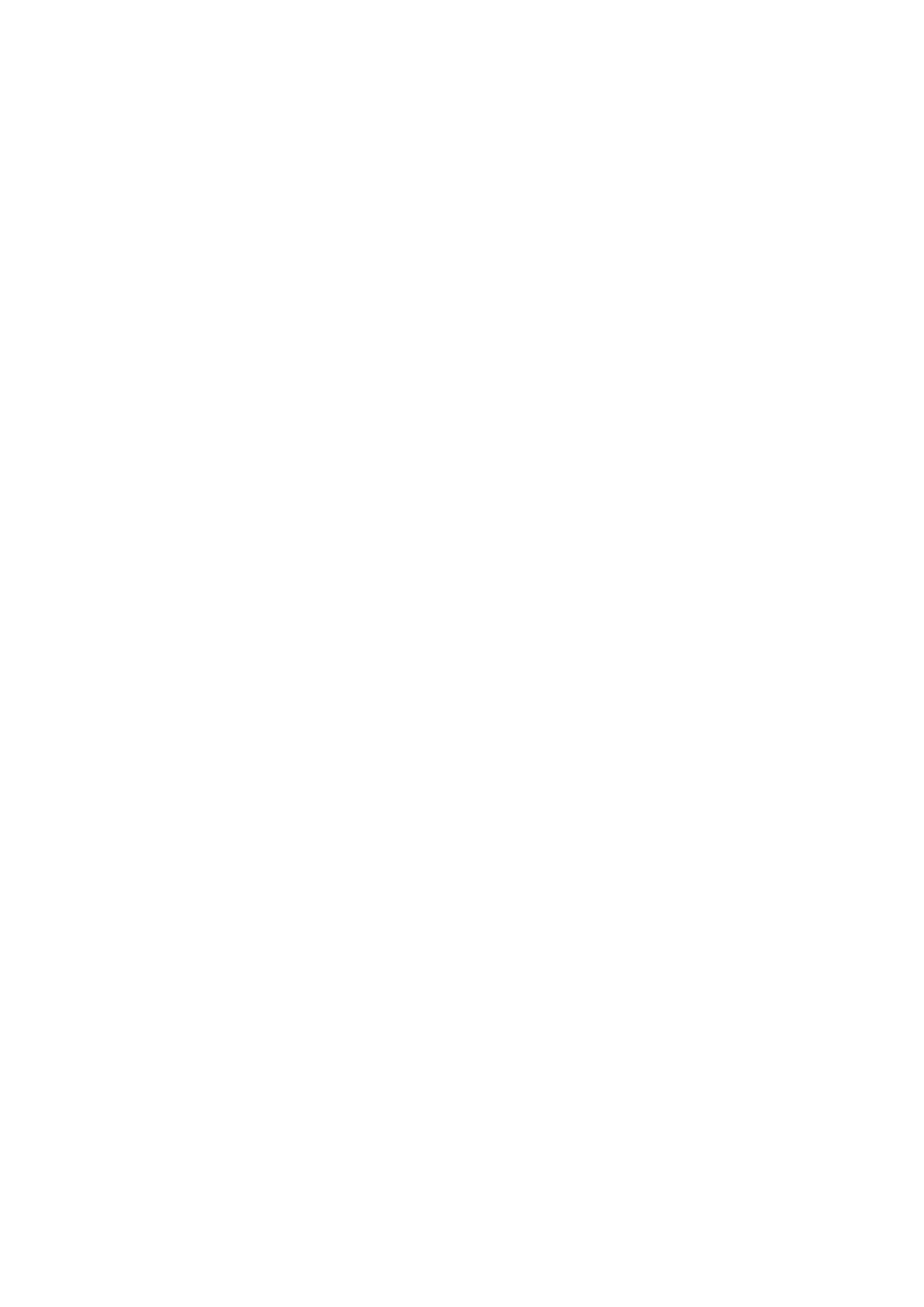# **Data Protection Policy**

**The EU General Data Protection Regulation (***GDPR***) came into force on 25 May 2018 and a new UK Data Protection Act will replace the current Data Protection Act (1998) in due course. It is most likely that the new Act will incorporate the GDPR. For the purposes of this Policy, the Data Controller is the Clerk to the Presbytery of Lanark.**

St John's Church will ensure compliance with the principles of the GDPR by:

- using **Personal Data** only as necessary for the congregation's **legitimate interests**.
- **storing** Personal Data in a secure manner.
- ensuring that Personal Data held is **accurate, relevant and up to date.**
- **retaining** Personal Data only for as long as it is required.
- **disposing** of Personal Data or documents containing Personal Data which is/are no longer required in a secure manner.
- not divulging Personal Data held to third parties, including transferring outside the UK, unless there is a legal obligation on us so to do.
- ensuring **transparency** of actions when processing Personal Data.
- ensuring that individuals, whose Personal Data is stored by us, are fully informed of their **rights** under GDPR.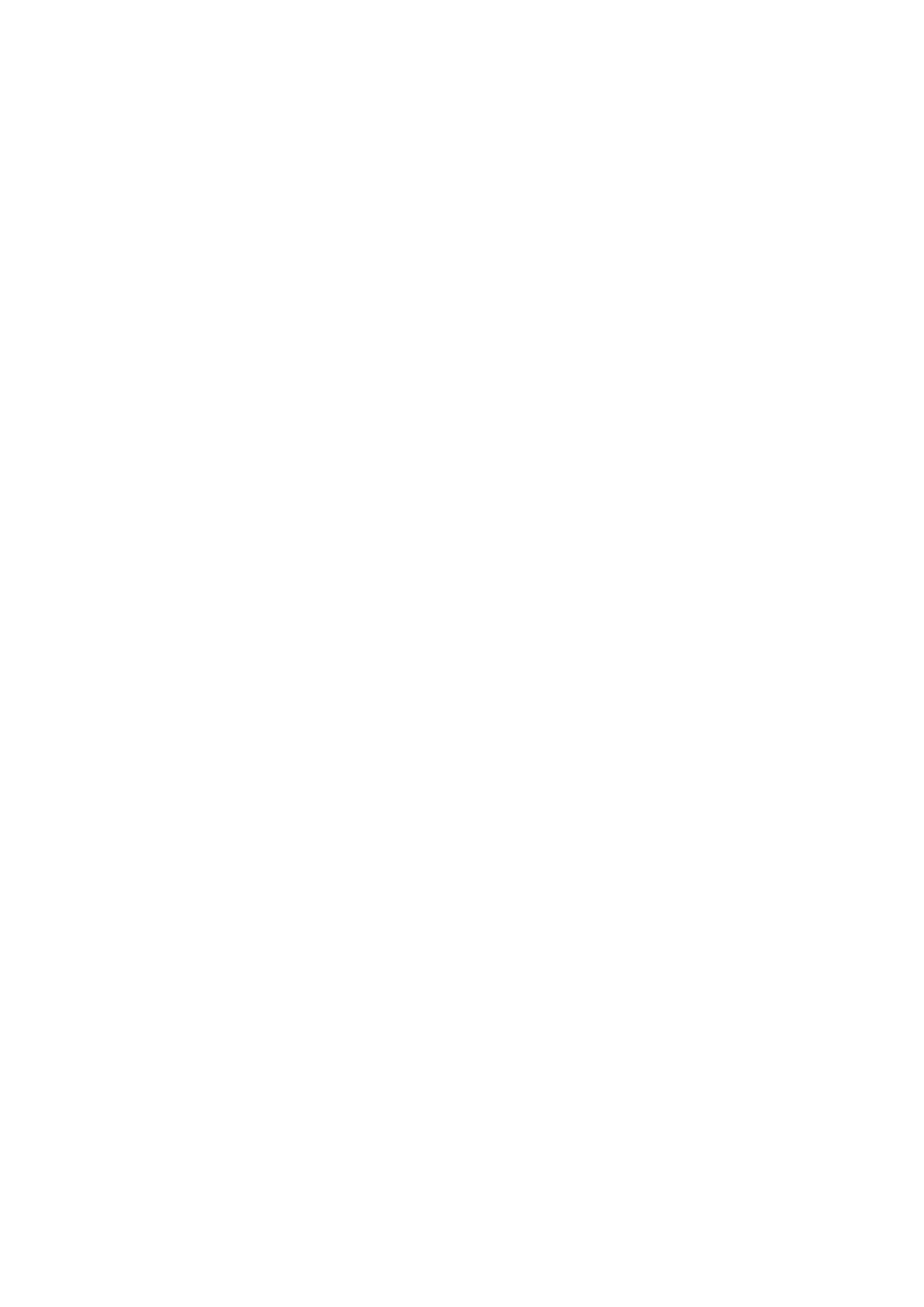# **Data Retention Policy**

**The EU General Data Protection Regulation (2016) (GDPR) requires that personal data should not be stored (retained) for longer than is necessary for the purpose or purposes for which that data was acquired. When no longer required, personal data, or documents containing it, should be securely disposed of or anonymised.**

How long personal data may be retained is not specified by the GDPR but the Church of Scotland has issued guidelines for different types of data.

St John's Church will ensure compliance with the GDPR in terms of data retention by:

- holding **Personal Data** for only so long as it is relevant to the **legitimate interests** of the congregation;
- **retaining data**, in some circumstances, after it is no longer required where this is necessary to meet legal requirements, for operational needs or for permitted historical, statistical or scientific purposes;
- **applying the retention periods** recommended by the Church of Scotland to data it holds;
- **reviewing**, on an annual basis, all personal data held to ascertain that it is still current;
- **disposing** of obsolete and redundant data in a secure manner;
- ensuring that **inaccurate information is corrected** as soon as practicable after such errors become known.

*Examples of the types of information accumulated and generated include but are not limited to membership rolls; baptismal information; employment records; newsletters and other communications such as letters, emails and website; minutes of Kirk Session (and other) meetings*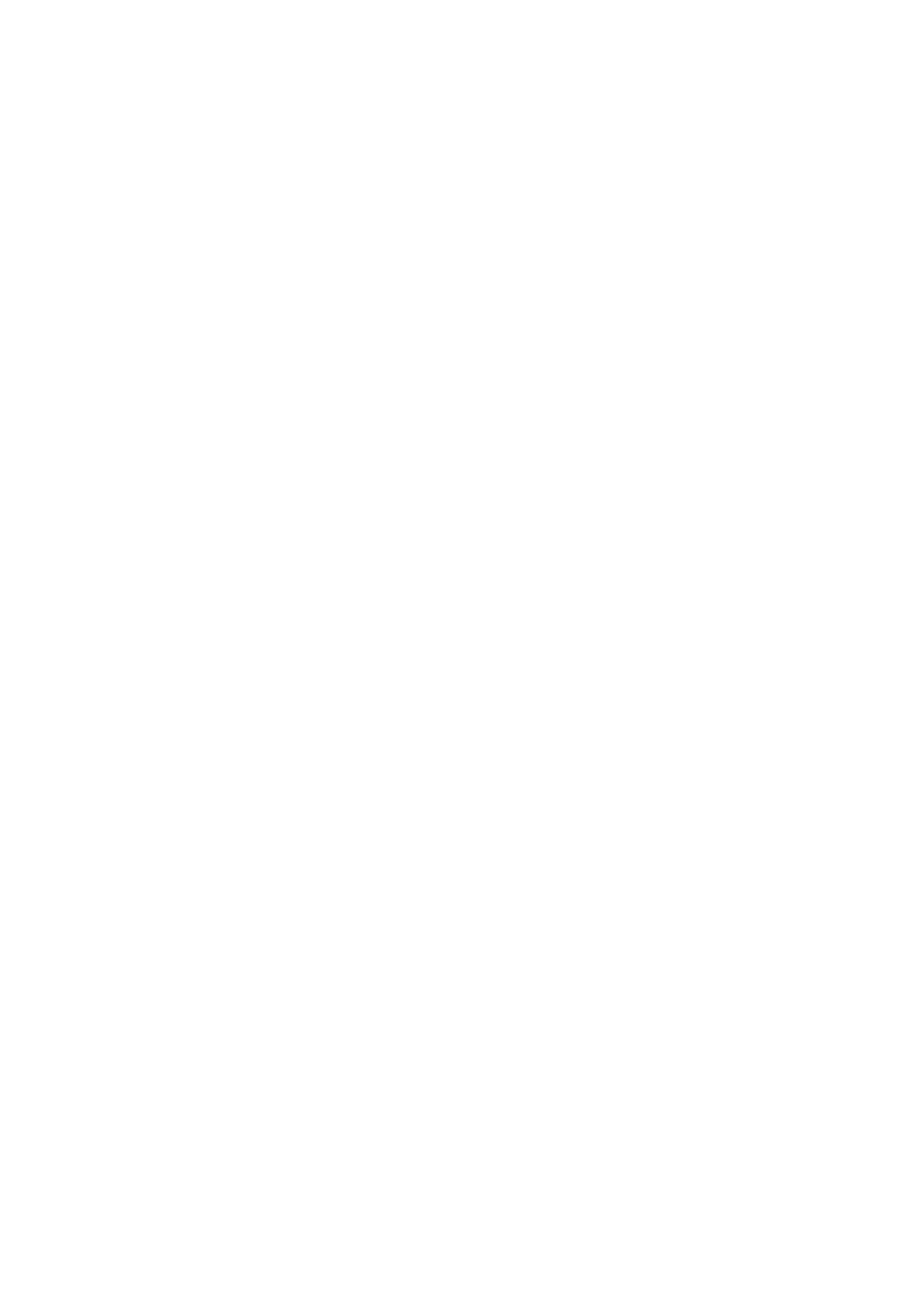# **Data Subject Access Policy**

**Anyone whose Personal Data is used in any way by the congregation has the right to expect that this information is processed, stored and ultimately erased in accordance to the principles of the GDPR, as outlined in the Data Protection Policy, above. Especially, they have the absolute right, under GDPR, to know what information is held about them and why.**

St John's Church will ensure that all Data Subjects can access the personal data and any supplementary information we hold about them by:

- advising data subjects of their **right of access**;
- **verifying the identity** of an individual making a Subject Access Request before releasing any information;
- **responding** as soon as practicable to any request made by a data subject for access to the information we store about them;
- **explaining** why specific items of Personal Data are required to be held;
- **providing a full printout** of all relevant personal information and any supplementary information;
- **correcting any inaccuracies** in personal data drawn to our attention by a Data Subject.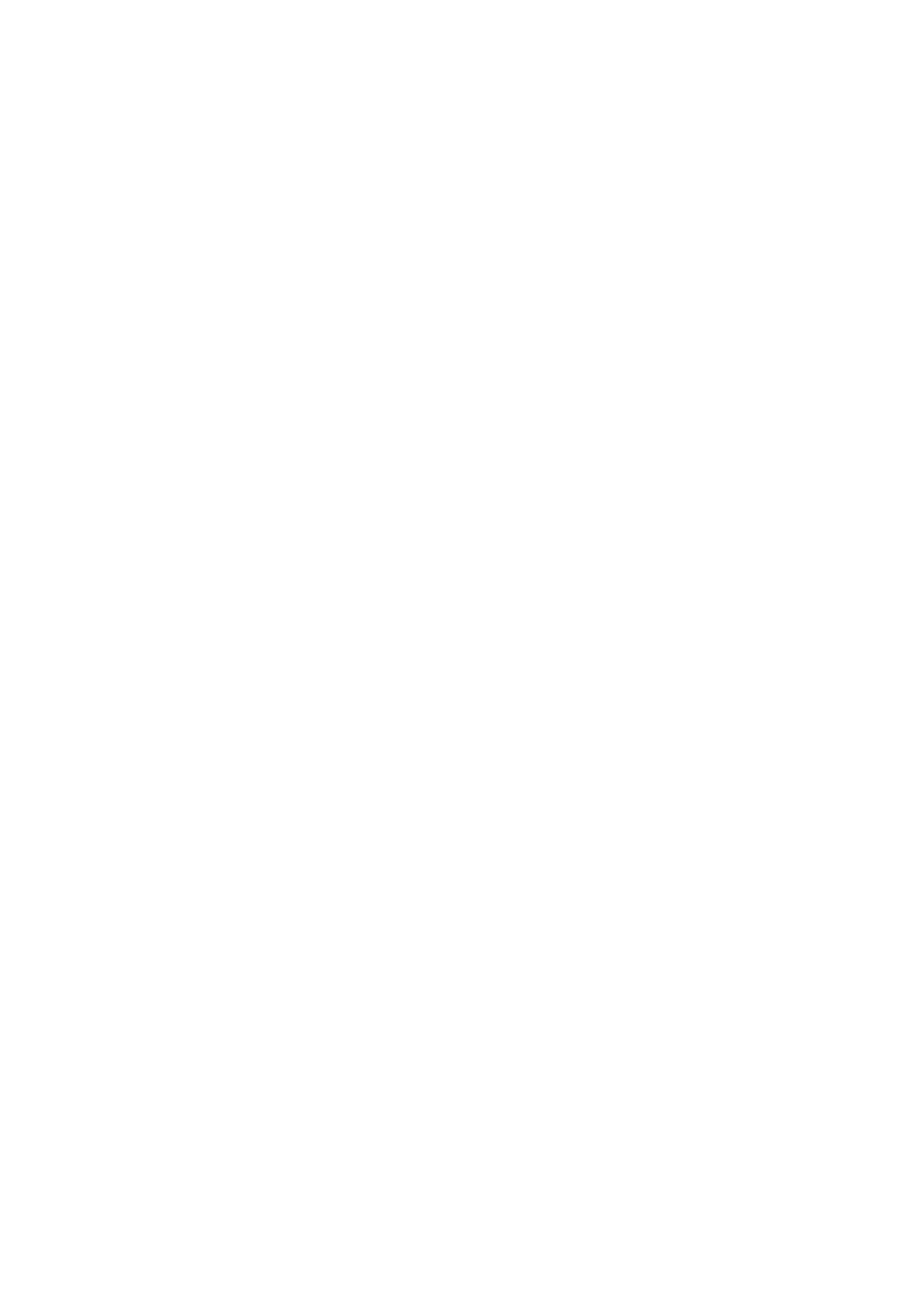# **Privacy Notice**

## **Who We Are**

**St John's Church, Carluke is a congregation of the Church of Scotland located within Lanark Presbytery. The Church recognises the importance of your privacy and personal information and is committed to protecting it.** 

# **What Personal Information We Hold**

As a minimum, we hold the name (title, forename, surname, and postal address of all our members, adherents and friends of the congregation (ie anyone who is neither a member nor an adherent but has a regular contact with us).

*In addition*, for our **trustees**, and other holders of posts of responsibility, we hold phone numbers and email addresses, if available.

*In addition*, for **young people and other vulnerable groups**, we hold contact details of carers and any health information necessary to ensure the safety of members during activities.

*In addition*, for those members who give through **FWO**, we generate a numeric identifier for use only by the FWO organiser.

*In addition*, for members who have arranged to make their offerings via **Gift Aid**, we hold banking details.

## **How We Use Your Personal Information**

We use information about you to

- administer membership records, including a Communion Roll and Supplementary Roll, membership lists for our church groups;
- for pastoral care purposes;
- relation to participation in Congregational activities ;
- provide you with information about news, events, and activities within the Congregation or the wider Church of Scotland via our newsletter and website;
- provide the services of a parish church to the local community;
- fulfil contractual or other legal obligations;
- manage our employees;
- further our charitable aims, for example through fundraising activities;
- maintain our accounts and records (including the processing of Gift Aid applications)

Access to any personal information is restricted to those office-bearers who are entitled to use it in their work for the congregation.

# **Disclosure of Information**

We will only process your personal information where this is necessary for the purposes set out above. Information will not be shared with any third party outwith the Church of Scotland without your consent unless we are obliged or permitted to do so by law.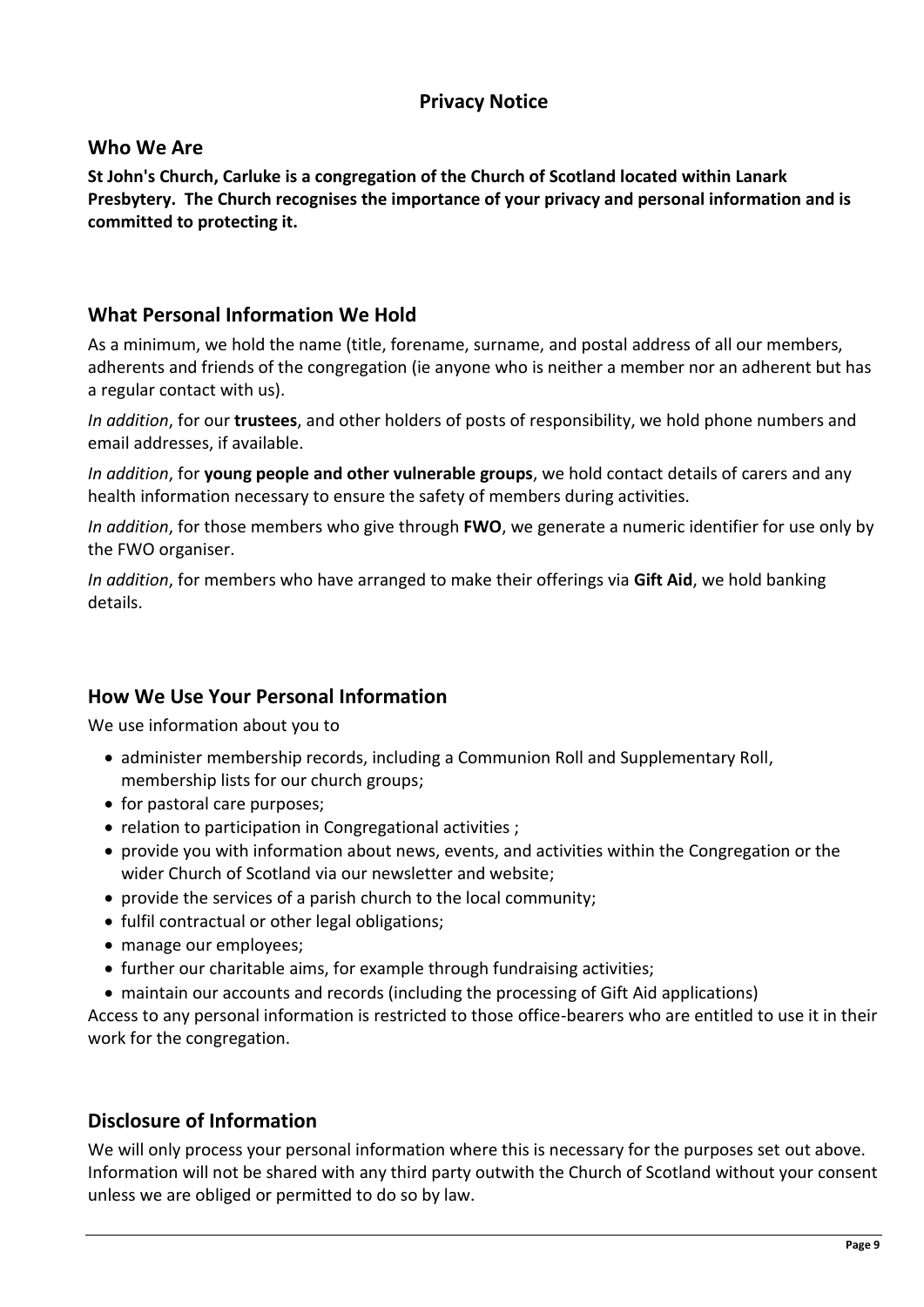# **Basis for Processing Personal Information**

St John's Church processes your information in the course of its legitimate activities, with appropriate safeguards in place, as a not-for-profit body with a religious aim and on the basis that our processing relates solely to members, former members or people who have regular contact with us, and that this information is not disclosed to any third party without your consent.

We also process information where

- this is necessary for compliance with our legal obligations;
- where processing is necessary for the purposes of our legitimate interests and such interests are not overridden by your interests or fundamental rights and freedoms;
- and where you have given consent to the processing of your information for a particular purpose.

## **Storage and Security of Personal Information**

St John's Church will strive to ensure that personal information is accurate and held in a secure and confidential environment. We will keep your personal information for as long as you are a member or adherent or have regular contact with us or so long as we are obliged to keep it by law or may need it in order to respond to any questions or complaints or to show that we treated you fairly. We may also keep it for statistical purposes but if so we will only use it for that purpose. When the information is no longer needed it will be securely destroyed or permanently rendered anonymous.

# **Your Rights**

You have the right to

- request a copy of the information held about you. This can be done by contacting the Data Protection Officer (see Contact Us, below) .
- have any inaccuracies and incompletions in the data we hold about you corrected as soon as is practicable.
- ask us to remove, or stop using your personal information **if there is no need** for us to keep it to enable us to carry out our legitimate activities.
- request that we remove personal information we hold with your explicit consent for a specific purpose. You can withdraw your consent at any time.
- object to our use of your personal information if you are not satisfied that we have a legal basis for doing so.
- complain to the Information Commissioner's Office about anything relating to the processing of your personal information by St John's Church. You can contact the ICO via its website at [www.ico.org.uk](http://www.ico.org.uk/) or at Wycliffe House, Water Lane, Wilmslow, Cheshire SK9 5AF.

## **CCTV**

Images captured on CCTV normally remain un-viewed unless there is a need for the prevention and detection of crime. They are overwritten by newer images approximately every two weeks.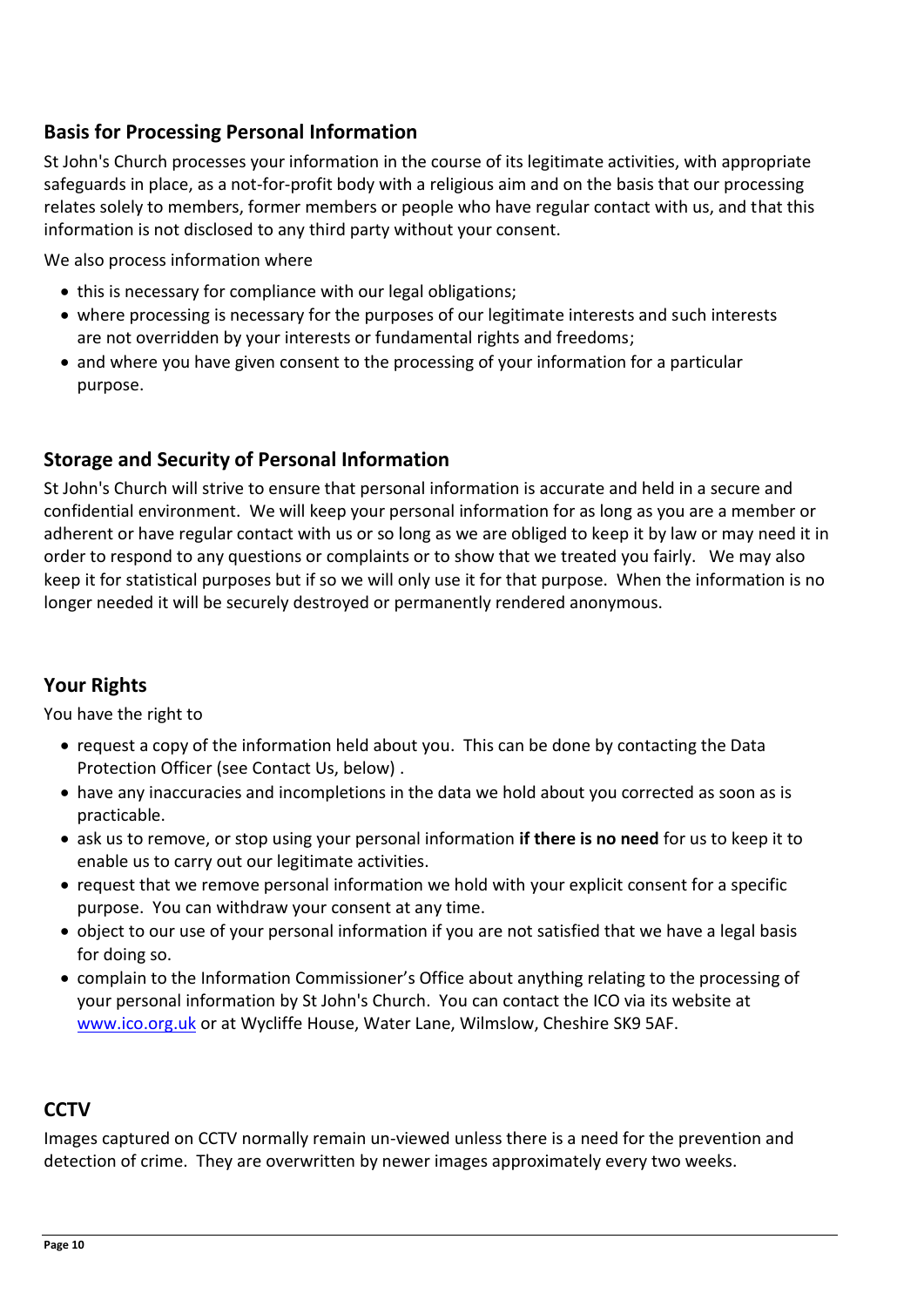# **Explanatory Notes and Procedures**

### **1 Definition of Important Terms**

- **Data Subject** An individual, the data about whom are stored. In St John's, data subjects are present and former members of our congregation and others who have a regular contact with the congregation and employees if these are not already members of the congregation.
- **Personal Data -** Any data relating to an individual including name, address, phone numbers. This may be held electronically, in writing or as audio or video records.
- **Special Category Data** For St John's purposes, this means Personal Data which reveals a person's religious beliefs (If an individual's Personal Data is held by us, it can be inferred that that person has Protestant Christian beliefs) and, in some cases, details regarding health.
- **Data Processor** Anyone in St John's who legitimately works with Personal Data. This means the Minister, office-bearers and others holding posts of responsibility in the congregation who require to work with Personal Data.
- **Processing**  Anything that is done with Personal Data, from collection to disposal.

## **2 Legitimate Interests**

St John's holds and processes Personal Data, including some Special Category Data. This processing is necessary to enable us to carry out a number of activities:

- **Communicating** with Data Subjects via post, email, newsletter or website.
- Managing **Gift Aid** contributions.
- Managing **contracts** for the letting of our halls.

The GDPR allows the processing of Special Category Data under certain conditions. For St John's, the relevant condition for most of our Data Processing is

processing is carried out in the course of its legitimate activities with appropriate safeguards by a foundation, association or any other not-for-profit body with a political, philosophical, religious or trade union aim and on condition that the processing relates solely to the members or to former members of the body or to persons who have regular contact with it in connection with its purposes and that the personal data are not disclosed outside that body without the consent of the data subjects; (GDPR Article 9(2)(d))

In certain cases, such as use of photos on the church website, or announcements of baptisms etc in the church newsletter, the relevant condition is

the data subject has given explicit consent to the processing of those personal data for one or more specified purposes, except where Union or Member State law provide that the prohibition referred to in paragraph 1 may not be lifted by the data subject; (GDPR Article 9(2)(a))

## **3 Storage of Personal Data**

It is important that Personal data must not be accessed by those who are not so authorised.

### **3.1 Hard Copies**

Printed material will be kept in locked storage (filing cases, cabinets, cupboards). Such storage will be kept locked at all times except when accessing the printed material. Keys to such storage will be kept securely and will only be accessible by those with permission to access the Personal Data in storage.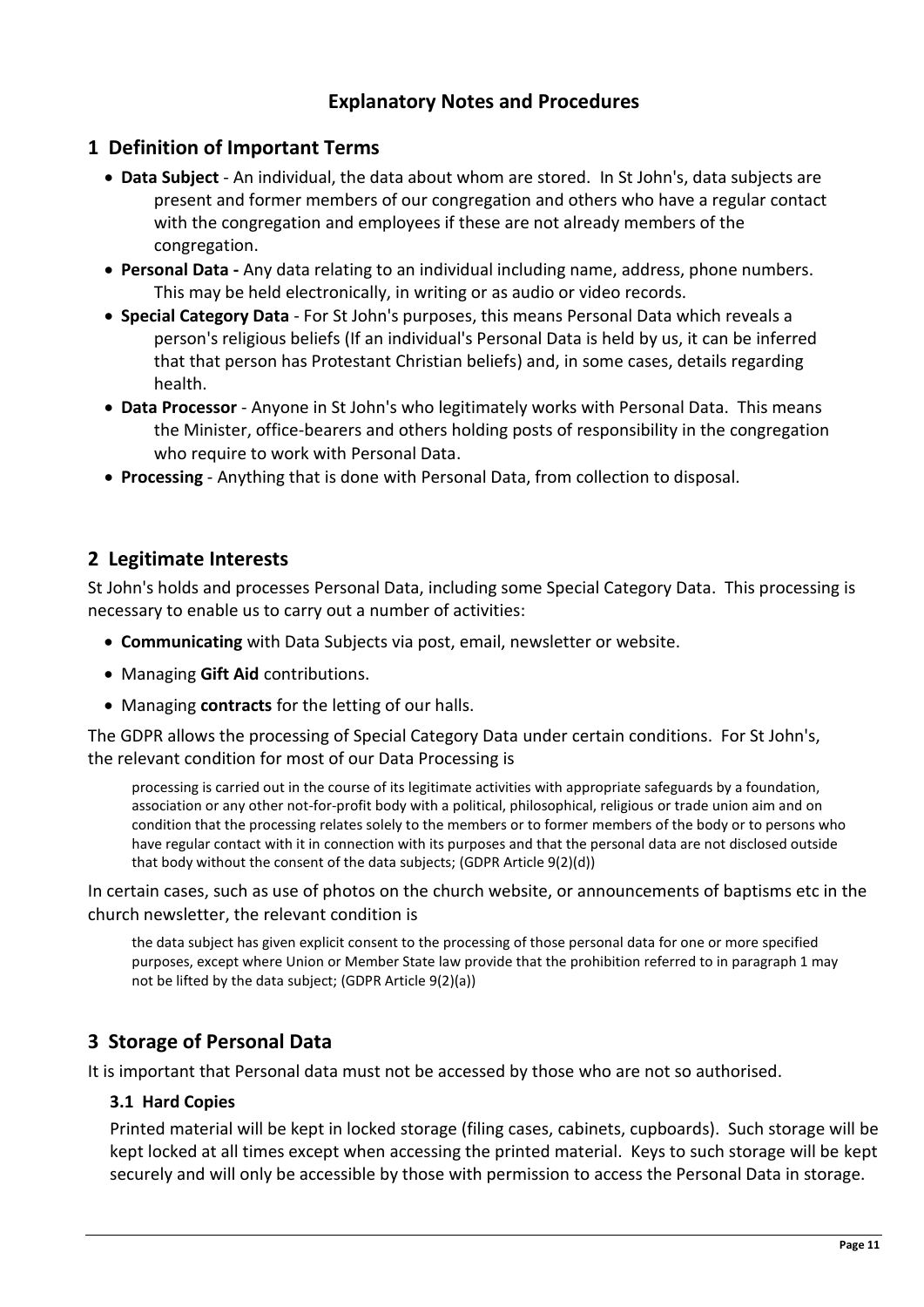### **3.2 Digital Data**

Digital files containing Personal Data will be kept on password-secured computers. Passwords will not be divulged to persons who do not have permission to access the data held on the computer. Data transferred to a USB memory unit will be encrypted.

### **3.3 email**

When sending emails which may contain Personal Data, the "bcc" field should be used rather than the "to" and "cc" fields to prevent access to email addresses by unauthorised persons.

## **4 Processing Personal Data**

Everyone who processes Personal Data on behalf of the congregation has responsibility for ensuring that the data they collect and store is handled appropriately, in line with this policy, our Data Retention Policy and our Privacy Notice.

Personal Data will only be accessed by those who need it for the work they do for or on behalf of the congregation and will only be used for the specified lawful purpose for which it was obtained.

### **4.1 Acquiring Personal Data**

Personal Data will be acquired during enrolment procedures. For most cases, this will be limited to contact details, but for certain vulnerable groups (eg young people), contact details of guardians and/or health details will also be acquired. Only information which is essential smooth accomplishment of the legitimate activities of the congregation will be acquired.

To ensure consistent acquisition of Personal Data, a pro forma has been designed with which to collect Personal Data from new members. (*Appendix 1*)

Completed membership forms will be kept in line with the storage guidelines above (3.1) . (If, at a later date, these paper forms are digitised, then guidelines at 3.2 above will pertain.)

### **4.2 Ensuring Personal Data is Accurate**

It will be made clear to members that they should advise any changes to the data which they have already submitted. From time to time, a check will be made by Data Processors that the Personal Data they hold is, in fact accurate. Any errors will be corrected as a matter of urgency.

The congregation will adopt a regular programme of review to ensure that Personal Data held is as accurate and up to date as possible.

# **5 Retention of Personal Data**

The congregation will retain Personal Data on its members only so long as those individuals are members of the congregation and have not explicitly removed their membership of St John's to another congregation or from the Church of Scotland completely. Requests for "lines" to be transferred will be carried out and Personal Data held deleted for records.

In the specific case where a former member wishes to retain a link to the congregation and gives us permission, contact details will be retained to allow communication with such former members (eg by sending the church Newsletter by post or by email).

Email mailing addresses are reviewed annually and purged of out of date items.

Information regarding employees may be retained for the duration of their employment plus 6 years.

Applications for the use of our accommodation may be kept for 6 years after the completion of the let.

Names of past ministers are retained indefinitely as part of the congregation's historical record.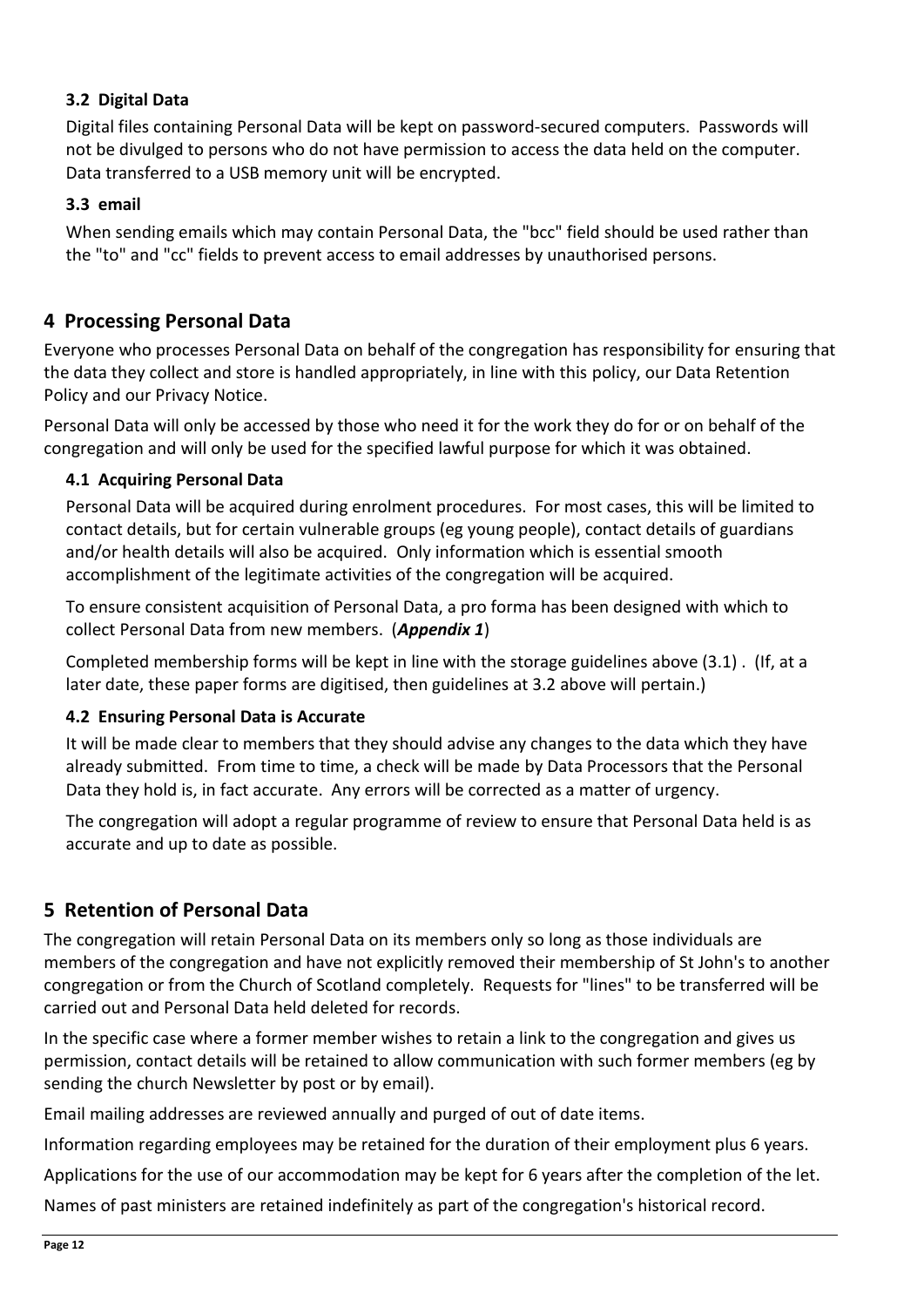A full list of retention periods recommended by the Church of Scotland is available at www.churchofscotland.org.uk/\_\_data/assets/word\_doc/0015/50370/Data\_Retention \_Policy\_Congregations\_amend.doc

## **6 Disposal of Personal Data no longer required**

Once an item of Personal Data is found to be no longer relevant to the congregation's legitimate activities, it will be disposed of in a secure manner.

### **6.1 Hard Copies**

Printed material will be thoroughly shredded and the resultant shredded material disposed of in the general waste.

#### **6.2 Digital Data**

Personal Data stored on computer or digital media will be deleted from all locations and the remaining file re-saved to ensure the complete removal of the redundant information.

## **7 Right of Access to Data Held**

#### **7.1 Advising of Rights**

Upon admission to the congregation, members of the congregation will be advised of their right of access to the information the congregation holds about them. From time to time, reminders of the process will be inserted into the church Newsletter.

#### **7.2 Requesting Access**

Any Data Subject who wishes to receive a copy of the information held about them will require to submit a written request to the Data Protection Officer (DPO). For consistency, a *pro forma* has been prepared for this purpose (*Appendix 2*), but its use will not be compulsory.

### **7.3 Verifying the Identity of the Applicant**

Upon receipt of a written request for access to Personal Data, the DPO will take every step to satisfy him-/herself that the applicant is who they say they are.

#### **7.4 Providing Personal Data**

When the identity of the applicant is verified, the DPO will arrange for a printout of all the information about the applicant held in any database within the congregation. This will be provided to the applicant free of charge and within 30 days of receipt of the application.

Where necessary, the reason why individual items of information are kept will be given.

### **7.5 Correction of Errors**

Should the applicant alert the DPO to any errors or omissions in the data held about them, the DPO will, as a matter of urgency arrange for the data held to be corrected. A further printout, showing the corrected data will be provided to the applicant.

### **8 Policy Review**

The Kirk Session will, from time to time, review the various Policies and associated Procedures contained in this document. Any changes will be notified to all members of the congregation through the medium of the church Newsletter.